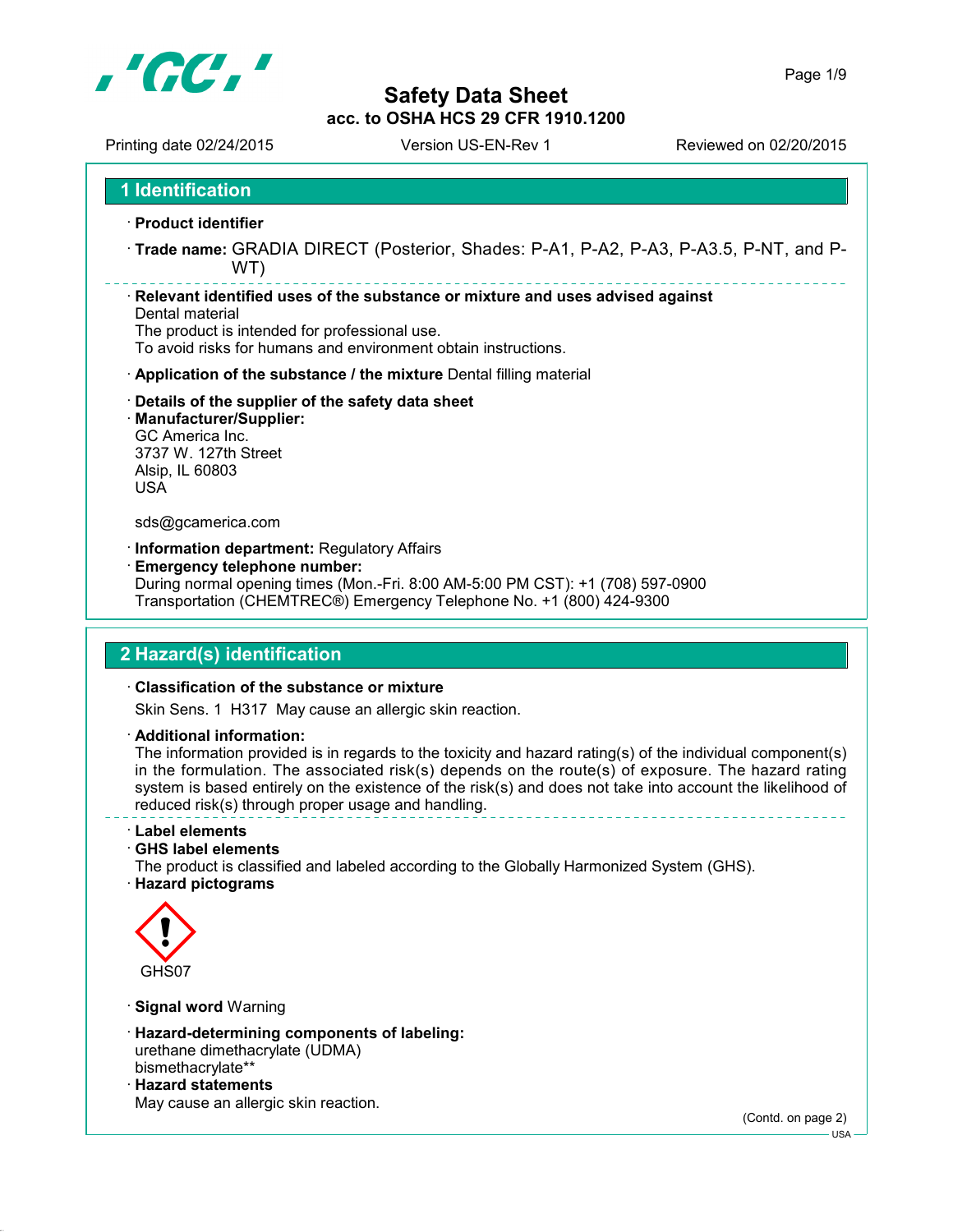Printing date 02/24/2015 Version US-EN-Rev 1 Reviewed on 02/20/2015

**Trade name:** GRADIA DIRECT (Posterior, Shades: P-A1, P-A2, P-A3, P-A3.5, P-NT, and P-WT)



## **4 First-aid measures**

- **Description of first aid measures**
- **General information:**

Immediately remove any clothing soiled by the product.

- If symptoms persist consult doctor.
- **After inhalation:**

Supply fresh air; consult doctor in case of complaints.

In case of unconsciousness place patient stably in side position for transportation.

### **After skin contact:**

Immediately wash with water and soap and rinse thoroughly.

(Contd. on page 3)

USA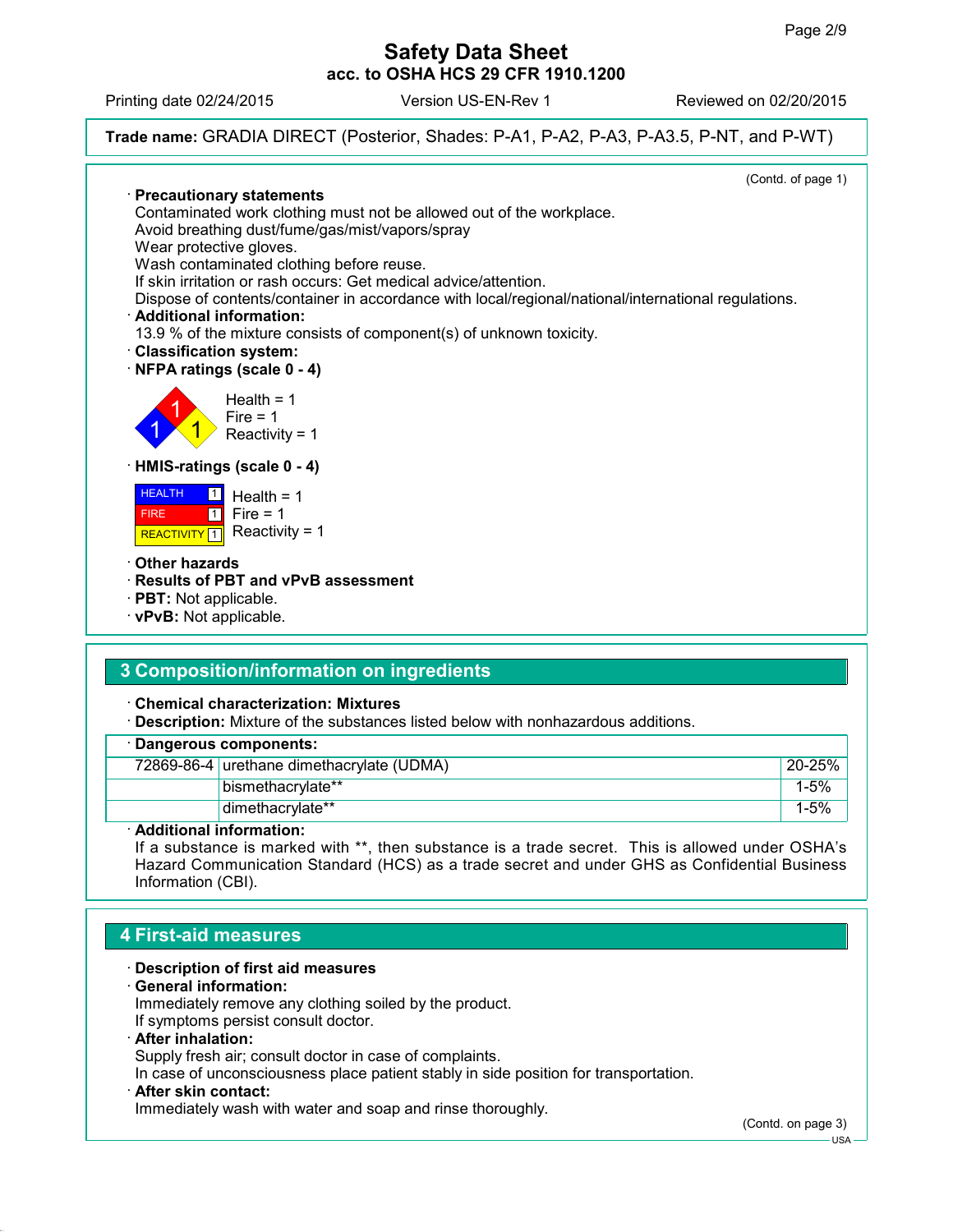Printing date 02/24/2015 Version US-EN-Rev 1 Reviewed on 02/20/2015

**Trade name:** GRADIA DIRECT (Posterior, Shades: P-A1, P-A2, P-A3, P-A3.5, P-NT, and P-WT)

(Contd. of page 2)

Seek medical treatment.

 **After eye contact:** Rinse opened eye for several minutes under running water. If symptoms persist, consult a doctor. **After swallowing:**

Rinse out mouth and then drink plenty of water.

If symptoms persist consult doctor.

- **Information for doctor:**
- **Most important symptoms and effects, both acute and delayed** Allergic reactions

**Indication of any immediate medical attention and special treatment needed**

No further relevant information available.

# **5 Fire-fighting measures**

- **Extinguishing media**
- **Suitable extinguishing agents:** CO2, extinguishing powder or water spray. Fight larger fires with water spray or alcohol resistant foam. Use fire fighting measures that suit the environment.
- **For safety reasons unsuitable extinguishing agents:** Water with full jet
- **Special hazards arising from the substance or mixture**

Formation of toxic gases is possible during heating or in case of fire.

- **Advice for firefighters**
- **Protective equipment:** Wear self-contained respiratory protective device.
- **Additional information**

Dispose of fire debris and contaminated fire fighting water in accordance with official regulations.

## **6 Accidental release measures**

- **Personal precautions, protective equipment and emergency procedures** Remove persons from danger area. Avoid contact with the eyes and skin. Wear protective clothing. **Environmental precautions:** Do not allow product to reach sewage system or any water course.
- Inform respective authorities in case of seepage into water course or sewage system. Do not allow to penetrate the ground/soil. In case of seepage into the ground inform responsible authorities.
- **Methods and material for containment and cleaning up:** Absorb liquid components with liquid-binding material.

Dispose of the collected material according to regulations.

 **Reference to other sections** See Section 7 for information on safe handling. See Section 8 for information on personal protection equipment.

See Section 13 for disposal information.

# **7 Handling and storage**

**Handling:**

- **Precautions for safe handling**
- Observe instructions for use.

Ensure good ventilation/exhaustion at the workplace.

(Contd. on page 4)

 $-1$ ISA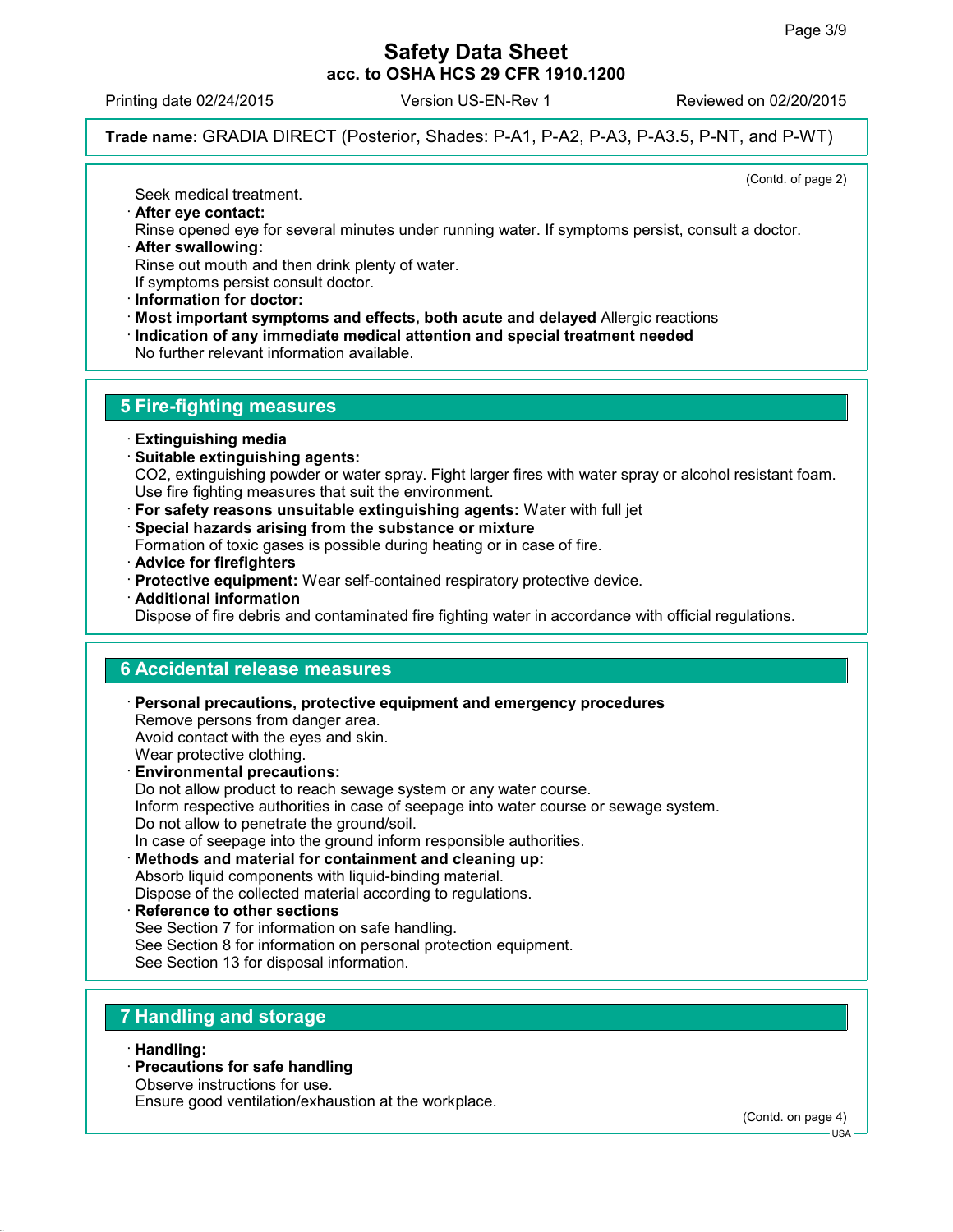Printing date 02/24/2015 Version US-EN-Rev 1 Reviewed on 02/20/2015

**Trade name:** GRADIA DIRECT (Posterior, Shades: P-A1, P-A2, P-A3, P-A3.5, P-NT, and P-WT)

(Contd. of page 3)

Prevent formation of aerosols.

Avoid contact with the eyes and skin.

- **Information about protection against explosions and fires:** No special measures required.
- **Storage:**
- **Requirements to be met by storerooms and receptacles:**
- Store only in unopened original receptacles.
- **Information about storage in one common storage facility:** Store away from foodstuffs.
- **Further information about storage conditions:** Observe instructions for use / storage.
- **Specific end use(s)** No further relevant information available.

## **8 Exposure controls/personal protection**

**Additional information about design of technical systems:** No further data; see item 7.

- **Control parameters**
- **Components with limit values that require monitoring at the workplace:**

The product does not contain any relevant quantities of materials with critical values that have to be monitored at the workplace.

- **Additional information:** The lists that were valid during the creation were used as basis.
- **Exposure controls**
- **Personal protective equipment:**
- **General protective and hygienic measures:**

The usual precautionary measures for handling chemicals should be followed.

Avoid contact with the eyes and skin.

Wash hands before breaks and at the end of work.

Immediately remove all soiled and contaminated clothing.

- **Breathing equipment:** Suitable respiratory protective device recommended.
- **Protection of hands:** Protective gloves
- **Material of gloves**

The selection of the suitable gloves does not only depend on the material, but also on further marks of quality and varies from manufacturer to manufacturer. As the product is a preparation of several substances, the resistance of the glove material can not be calculated in advance and has therefore to be checked prior to the application.

**Penetration time of glove material**

The exact break through time has to be found out by the manufacturer of the protective gloves and has to be observed.

**Eye protection:** Safety glasses

| Information on basic physical and chemical properties<br><b>General Information</b> |                                    |  |
|-------------------------------------------------------------------------------------|------------------------------------|--|
| · Appearance:                                                                       |                                    |  |
| Form:                                                                               | Pasty                              |  |
| Color:                                                                              | According to product specification |  |
| · Odor:                                                                             | Characteristic                     |  |
| ⋅ Odor threshold:                                                                   | Not determined.                    |  |
| $\cdot$ pH-value:                                                                   | Not determined.                    |  |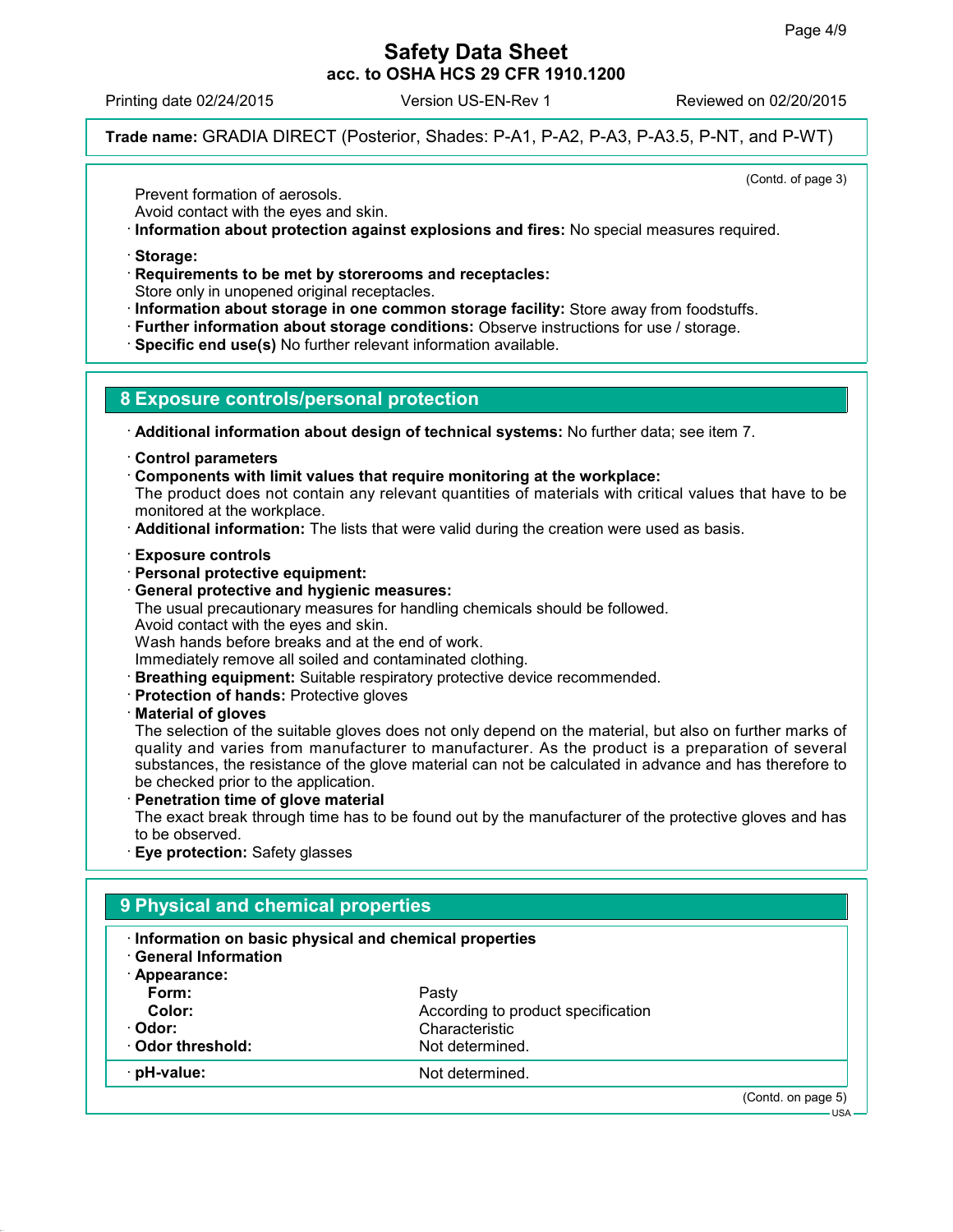Printing date 02/24/2015 Version US-EN-Rev 1 Reviewed on 02/20/2015

### **Trade name:** GRADIA DIRECT (Posterior, Shades: P-A1, P-A2, P-A3, P-A3.5, P-NT, and P-WT)

|                                                                                                   |                                                                          | (Contd. of page 4) |
|---------------------------------------------------------------------------------------------------|--------------------------------------------------------------------------|--------------------|
| Change in condition<br><b>Melting point/Melting range:</b><br><b>Boiling point/Boiling range:</b> | Undetermined.<br>Undetermined.                                           |                    |
| · Flash point:                                                                                    | Not applicable.                                                          |                    |
| · Flammability (solid, gaseous):                                                                  | Not applicable.                                                          |                    |
| · Ignition temperature:                                                                           | Undetermined.                                                            |                    |
| · Decomposition temperature:                                                                      | Not determined.                                                          |                    |
| · Auto igniting:                                                                                  | Product is not selfigniting.                                             |                    |
| Danger of explosion:                                                                              | Product does not present an explosion hazard.                            |                    |
| <b>Explosion limits:</b><br>Lower:<br>Upper:                                                      | Not determined.<br>Not determined.                                       |                    |
| · Vapor pressure:                                                                                 | Not determined.                                                          |                    |
| Density:<br><b>Relative density</b><br>· Vapour density<br><b>Evaporation rate</b>                | Not determined.<br>Not determined.<br>Not determined.<br>Not determined. |                    |
| · Solubility in / Miscibility with<br>Water:                                                      | Insoluble.                                                               |                    |
| · Partition coefficient (n-octanol/water): Not determined.                                        |                                                                          |                    |
| · Viscosity:<br>Dynamic:<br>Kinematic:                                                            | Not determined.<br>Not determined.                                       |                    |
| · Solvent content:<br><b>Organic solvents:</b>                                                    | 0.0%                                                                     |                    |
| Solids content:<br><b>Other information</b>                                                       | 100.0%<br>No further relevant information available.                     |                    |

# **10 Stability and reactivity**

**Reactivity** No further relevant information available.

- **Chemical stability** Stable at ambient temperature.
- **Thermal decomposition / conditions to be avoided:**
- No decomposition if used according to specifications.
- **Possibility of hazardous reactions** No dangerous reactions known.
- **Conditions to avoid** No further relevant information available.
- **Incompatible materials:** No further relevant information available.
- **Hazardous decomposition products:** No dangerous decomposition products known.

(Contd. on page 6)

USA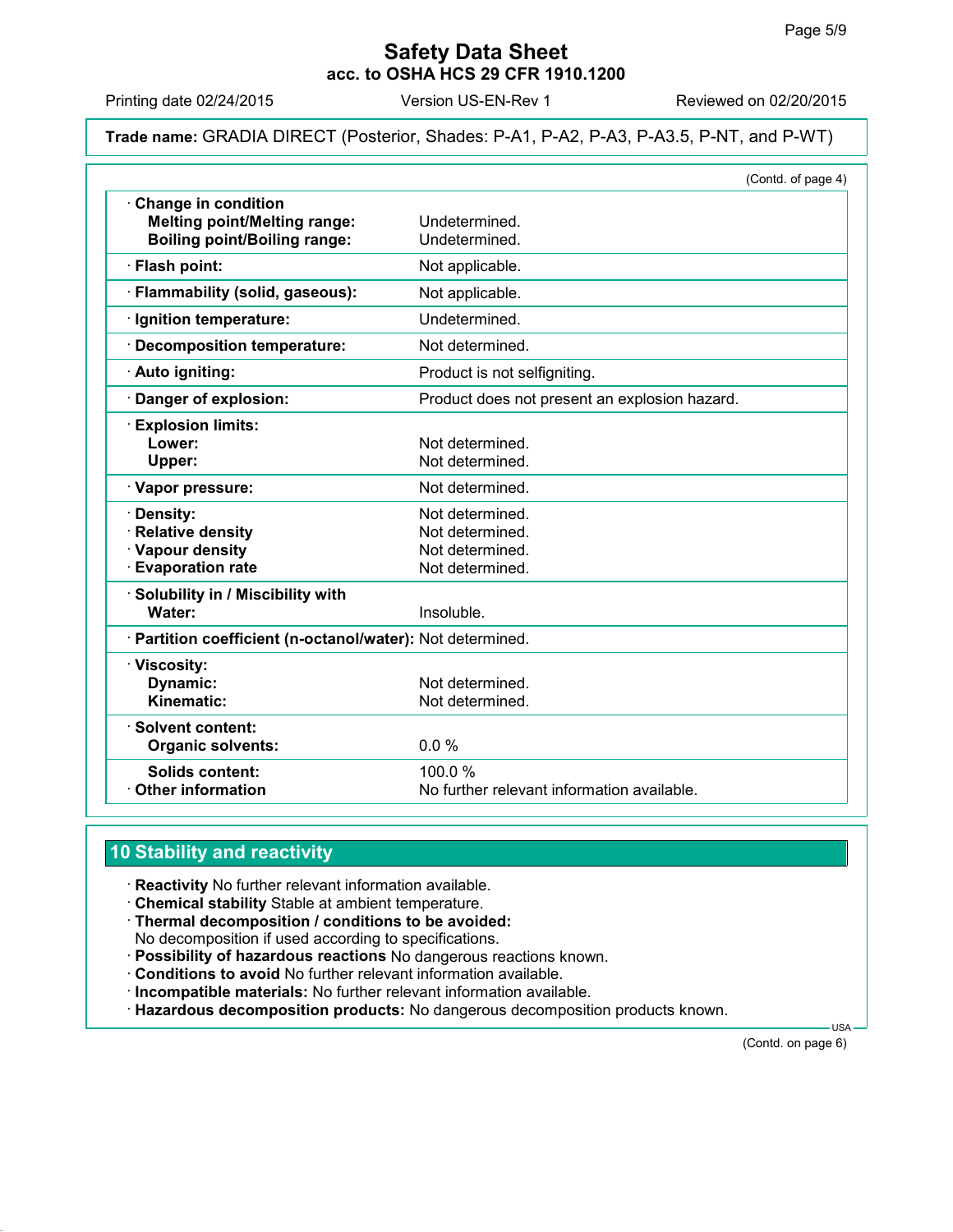Printing date 02/24/2015 Version US-EN-Rev 1 Reviewed on 02/20/2015

**Trade name:** GRADIA DIRECT (Posterior, Shades: P-A1, P-A2, P-A3, P-A3.5, P-NT, and P-WT)

(Contd. of page 5)

## **11 Toxicological information**

**Information on toxicological effects**

### **Acute toxicity:**

- **LD/LC50 values that are relevant for classification:** No further relevant information available.
- **Primary irritant effect:**
- **on the skin:** No irritant effect.
- **on the eye:** No irritating effect.
- **Sensitization:** Sensitization possible through skin contact.
- **Experience with humans:** May cause damage to kidneys. May cause damage to liver.
- **Additional toxicological information:**
- **Carcinogenic categories**

### **IARC (International Agency for Research on Cancer)**

silicon dioxide, amorphous 3

butylated hydroxytoluene (BHT) 3

### **NTP (National Toxicology Program)**

None of the ingredients is listed.

### **OSHA-Ca (Occupational Safety & Health Administration)**

None of the ingredients is listed.

### **Carcinogenic categories' legend:**

IARC Group 1: The agent is carcinogenic to humans.

IARC Group 2A: The agent is probably carcinogenic to humans.

IARC Group 2B: The agent is possibly carcinogenic to humans.

IARC Group 3: The agent is not classifiable as to its carcinogenicity to humans.

IARC Group 4: The agent is probably not carcinogenic to humans.

NTP K: Known to be human carcinogen.

NTP R: Reasonably anticipated to be human carcinogen.

# **12 Ecological information**

- **Toxicity**
- **Aquatic toxicity:** No further relevant information available.
- **Persistence and degradability** No further relevant information available.
- **Behavior in environmental systems:**
- **Bioaccumulative potential** No further relevant information available.
- **Mobility in soil** No further relevant information available.
- **Additional ecological information:**
- **General notes:**

Water hazard class 3 (Self-assessment): extremely hazardous for water

Do not allow product to reach ground water, water course or sewage system, even in small quantities. Danger to drinking water if even extremely small quantities leak into the ground.

- **Results of PBT and vPvB assessment**
- **PBT:** Not applicable.
- **vPvB:** Not applicable.

(Contd. on page 7)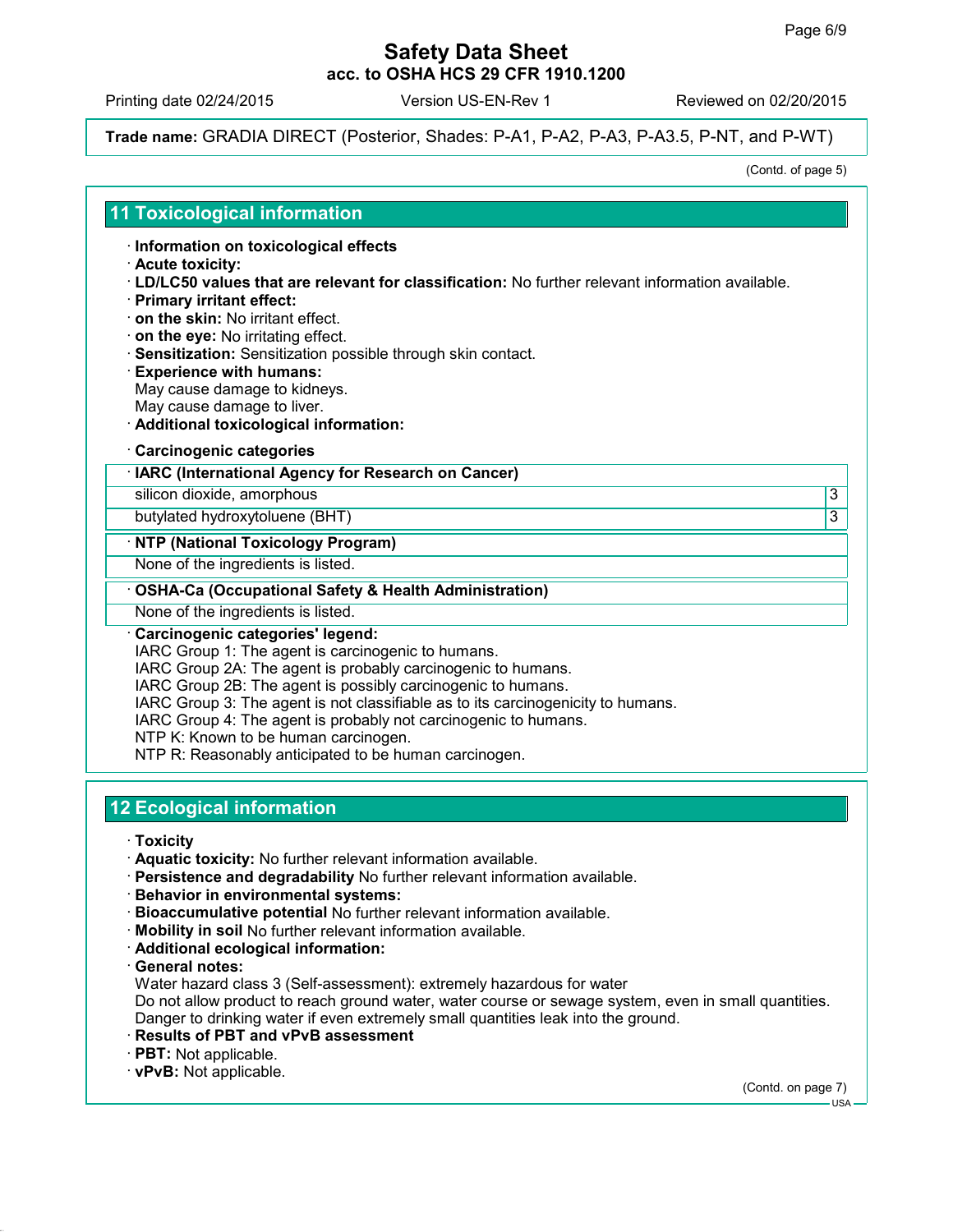Printing date 02/24/2015 Version US-EN-Rev 1 Reviewed on 02/20/2015

(Contd. of page 6)

**Trade name:** GRADIA DIRECT (Posterior, Shades: P-A1, P-A2, P-A3, P-A3.5, P-NT, and P-WT)

**Other adverse effects** No further relevant information available.

**13 Disposal considerations**

**Waste treatment methods**

**Recommendation:**

Must not be disposed of together with household garbage. Do not allow product to reach sewage system.

**Uncleaned packagings:**

**Recommendation:** Disposal must be made according to official regulations.

| 14 Transport information                                                                      |                 |
|-----------------------------------------------------------------------------------------------|-----------------|
| ∙ UN-Number<br>· DOT, ADR, ADN, IMDG, IATA                                                    | Void            |
| $\cdot$ UN proper shipping name<br>· DOT, ADR, ADN, IMDG, IATA                                | Void            |
| · Transport hazard class(es)                                                                  |                 |
| · DOT, ADR, ADN, IMDG, IATA<br>· Class                                                        | Void            |
| · Packing group<br>· DOT, ADR, IMDG, IATA                                                     | Void            |
| · Environmental hazards:<br>· Marine pollutant:                                               | No.             |
| · Special precautions for user                                                                | Not applicable. |
| Transport in bulk according to Annex II of<br>MARPOL73/78 and the IBC Code<br>Not applicable. |                 |
| $\cdot$ UN "Model Regulation":                                                                |                 |

# **15 Regulatory information**

 **Safety, health and environmental regulations/legislation specific for the substance or mixture SARA (Superfund Amendments and Reauthorization Act)**

**Section 355 (extremely hazardous substances):**

None of the ingredient is listed.

**Section 313 (Specific toxic chemical listings):**

None of the ingredients is listed.

**TSCA (Toxic Substances Control Act):**

glass, oxide, chemicals

urethane dimethacrylate (UDMA)

bismethacrylate\*\*

(Contd. on page 8)

USA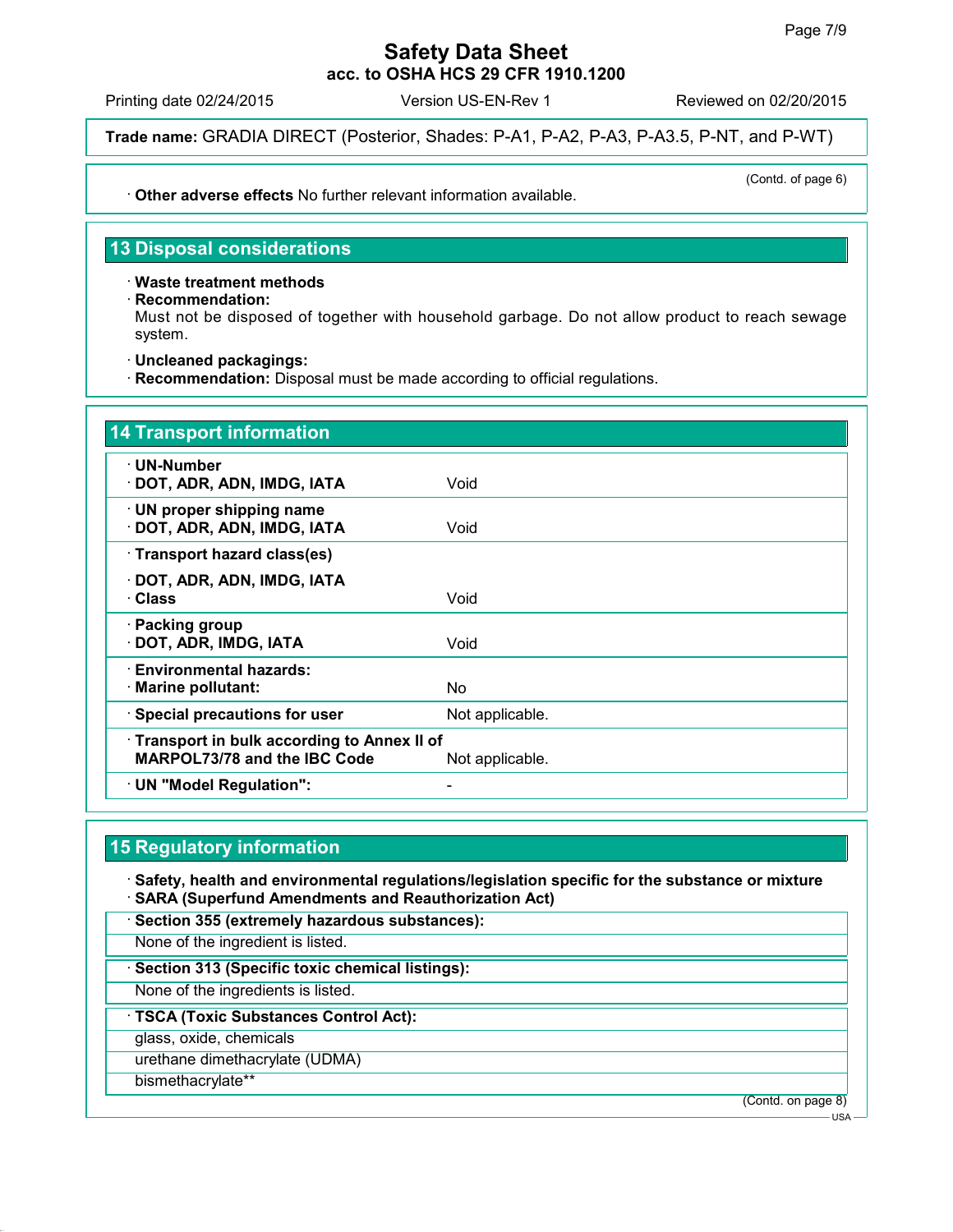Printing date 02/24/2015 Version US-EN-Rev 1 Reviewed on 02/20/2015

**Trade name:** GRADIA DIRECT (Posterior, Shades: P-A1, P-A2, P-A3, P-A3.5, P-NT, and P-WT)

(Contd. of page 7)

dimethacrylate\*\*

**Carcinogenic categories**

**EPA (Environmental Protection Agency)**

None of the ingredients is listed.

### **TLV (Threshold Limit Value established by ACGIH)**

butylated hydroxytoluene (BHT) A4

### **NIOSH-Ca (National Institute for Occupational Safety and Health)**

None of the ingredients is listed.

### **GHS label elements**

- The product is classified and labeled according to the Globally Harmonized System (GHS).
- **Hazard pictograms**



- **Signal word** Warning
- **Hazard-determining components of labeling:** urethane dimethacrylate (UDMA) bismethacrylate\*\*
- **Hazard statements**
- May cause an allergic skin reaction.
- **Precautionary statements**

Contaminated work clothing must not be allowed out of the workplace.

Avoid breathing dust/fume/gas/mist/vapors/spray

Wear protective gloves.

Wash contaminated clothing before reuse.

If skin irritation or rash occurs: Get medical advice/attention.

Dispose of contents/container in accordance with local/regional/national/international regulations.

**Chemical safety assessment:** A Chemical Safety Assessment has not been carried out.

## **16 Other information**

 **Department issuing MSDS:** Regulatory Affairs **Contact:** Regulatory Affairs Telephone No. +1 (708) 597-0900 sds@gcamerica.com **Date of preparation / last revision** 02/24/2015 / - **Abbreviations and acronyms:** GHS: Globally Harmonized System of Classification and Labelling of Chemicals HCS: Hazard Communication Standard (USA) MSDS: Material Safety Data Sheet SDS: Safety Data Sheet ADN: Accord européen relatif au transport international des marchandises dangereuses par voies de navigation intérieures (European Agreement Concerning the International Carriage of Dangerous Goods by Inland Waterways) ECHA: European Chemicals Agency

OSHA: Occupational Safety and Health Administration (USA)

ADR: Accord européen sur le transport des marchandises dangereuses par Route (European Agreement concerning the International Carriage of Dangerous Goods by Road)

(Contd. on page 9)

USA